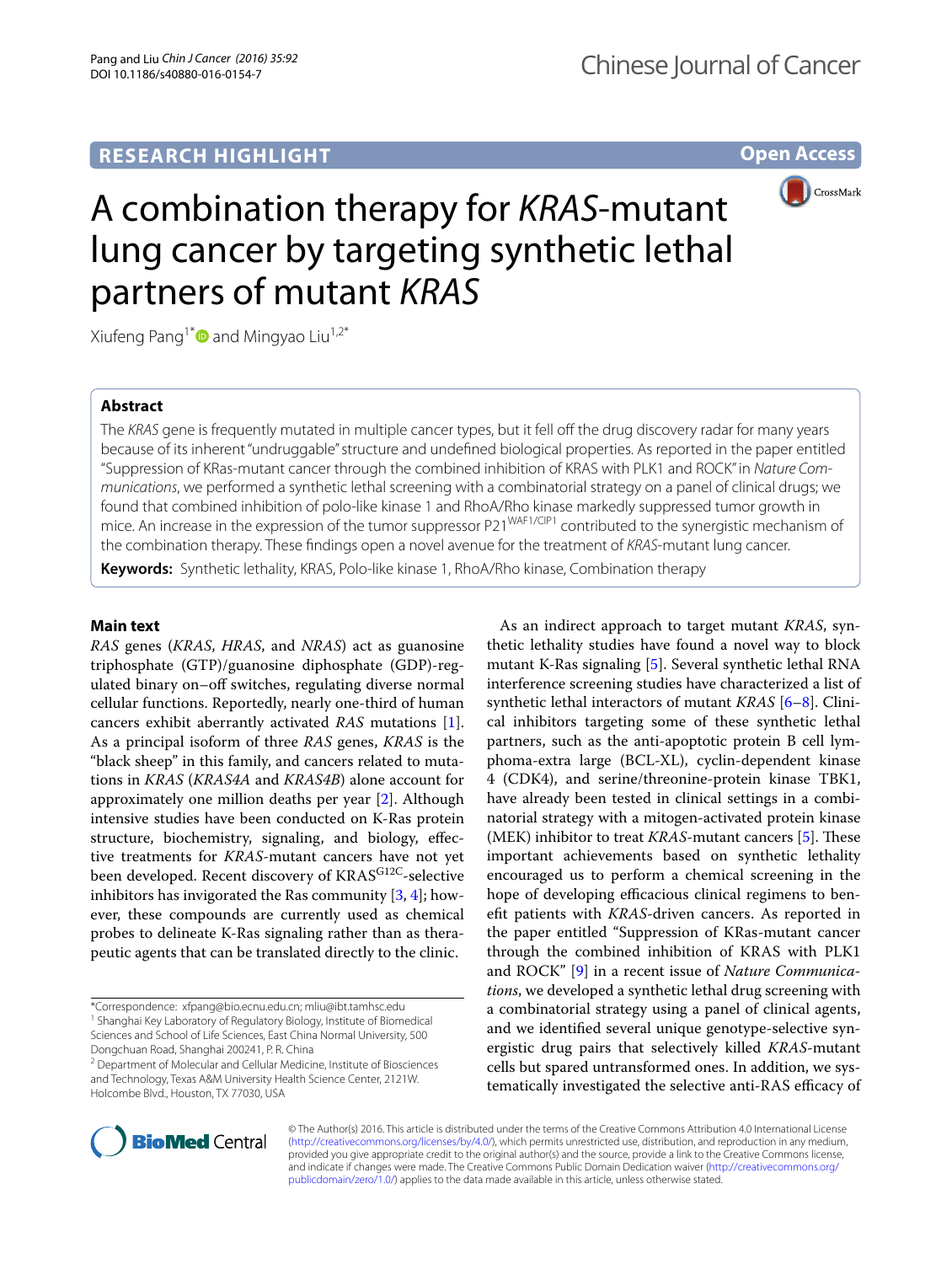the best combinatorial hit that inhibited both polo-like kinase 1 (PLK1) and RhoA/Rho kinase (ROCK).

In this study, we employed the primary screening in paired isogenic cell lines T29 and T29Kt1. Mutationally activated KRAS<sup>G12V</sup> was constitutively expressed in T29Kt1 cells, which could form subcutaneous tumors after being injected into immunocompromised mice [\[10](#page-2-8)]. According to the assumption that tumor initiation, progression, and heterogeneity are primarily driven by multiple genetic disorders rather than by a single defect, a "cocktail" of drugs is often given to achieve more potent efficacy [[11](#page-2-9)]. Therefore, we employed a combinatorial strategy on a panel of clinical agents targeting K-Ras signaling directly or indirectly, including K-Ras upstream pathways, K-Ras downstream pathways, or mutant K-Ras-dependent pathways. By analyzing the combinatorial efficacy of over 300 pairs of different drug combinations with a Fa-CI plot, we found that the unique drug pair of BI-2536 (a PLK1 inhibitor) and fasudil (a ROCK inhibitor) was among the most efficacious. Inhibition of *KRAS*-mutant tumors by using surrogate drugs already approved for clinical use results in the fastest translation to the clinic. In line with these findings, BI-2536 has been reported in phase II clinical trials to effectively inhibit different types of tumor [\[12\]](#page-2-10), and fasudil has been approved in Japan and China for the treatment of cerebral vasospasm, stroke, and hypertension, indicating that the combination of these drugs has acceptable clinical toxicity and significant translational potential. Also, we used four untransformed cell lines and 28 cancer cell lines with different genotypes, including *KRAS* mutation, *NRAS* mutation, epidermal growth factor receptor (*EGFR*) mutation, and *KRAS* wild-type, to verify the synergistic effect of the synthetic lethal genes polo-like kinase 1 (*PLK1*) and RhoA/Rho kinase (*ROCK*). As expected, the selectivity and specificity of this combination toward *KRAS*-mutant cells were further revealed. Next, the Lox-Stop-Lox (LSL)-KRAS<sup>G12D</sup> mouse model and a patientderived tumor explant model of lung cancer carrying an activating *KRAS*G12D mutation were set up to evaluate the in vivo efficacy and toxicity of combining BI-2536 and fasudil. Mice were treated with clinically relevant doses of BI-2536 and fasudil by either intravenous injection or oral gavage, leading to a significant reduction of tumor growth and extended mouse survival. These results indicate that our synthetic lethal screening study, based on clinically available drugs and drug combinations, may be help to develop potential novel and efficacious treatments for recalcitrant *KRAS*-mutant lung cancer.

We used a microarray analysis and several cell function assays to define the potential targets of the combined inhibition of PLK1 and ROCK. The gene expression profiles in *KRAS*-mutant A549 cells treated with BI-2536 and fasudil showed that the p53 signaling pathway had the highest number of significantly up-regulated genes and was significantly involved in the sensitivity of this drug pair. To further examine the precise mechanism of action of this combination therapy, we detected the protein levels of P53 and its several downstream targets. This combination had little effect on P53 protein level; however, it acutely increased the level of the cyclin-dependent kinase (CDK) inhibitor P21WAF1/CIP1 in *KRAS*-mutant T29Kt1 cells but not in the isogenic wild-type T29 cells. Similar mechanism results were obtained in several *KRAS*mutant lung cancer cell lines.

A large body of literature shows that the CDK inhibitor P21 functions as both a sensor and an effector of multiple anti-proliferative signals [\[13\]](#page-2-11). P21 is implicated in cell mitotic regulation owing to its ability to stabilize CDKcyclin complexes; furthermore, it binds to and inhibits proliferative cell nuclear antigen through its carboxylterminal domain. In addition, we confirmed the underlying mechanism of the combined inhibition of PLK1 and ROCK using P21 total knockout cells generated by the CRISPR/CAS9 system. The results showed that total depletion of P21 led to a complete rescue of  $G_2/M$  arrest mediated by the drug pair only in *KRAS*-mutant cancer cells, suggesting that P21 was unambiguously necessary for the combinatorial action. Because it has been suggested that mutations in *KRAS* contribute to chromosome instability and mitotic stress [[14](#page-2-12)], we assumed that increased mitotic stress by activating P21<sup>WAF1/CIP1</sup> would cause susceptibility to apoptosis in *KRAS*-mutant cells. Such speculation is consistent with the perception of the "non-oncogene addiction" property of cancer cells. Collectively, our mechanism study of the combined inhibition of PLK1 and ROCK revealed a new synthetic lethal interaction between *KRAS* and *CDKN1A* (encoding P21), as genetic or pharmacologic increase of P21<sup>WAF1/CIP1</sup> level preferentially impairs the growth of *KRAS*-mutant cells.

#### **Conclusions**

Our study demonstrated the clinical feasibility of exploring a synthetic lethal regimen of the combined inhibition of PLK1 and ROCK to defeat *KRAS*-mutant cancer through a mechanism that involves activation of tumor suppressor P21. *CDKN1A* is characterized as a new "synthetic lethal partner" of mutant *KRAS* by overloading cell mitosis stress, especially in *KRAS*-mutant cells. Finally, we showed that this combinatorial strategy, by targeting the synthetic lethal partners of the oncogene *KRAS*, is a potential novel and efficacious treatment of *KRAS*mutant cancers. This combinatorial drug screening based on synthetic lethality may be similarly applied to other oncogenic drivers or tumor suppressors that have been generally thought to be "undruggable."